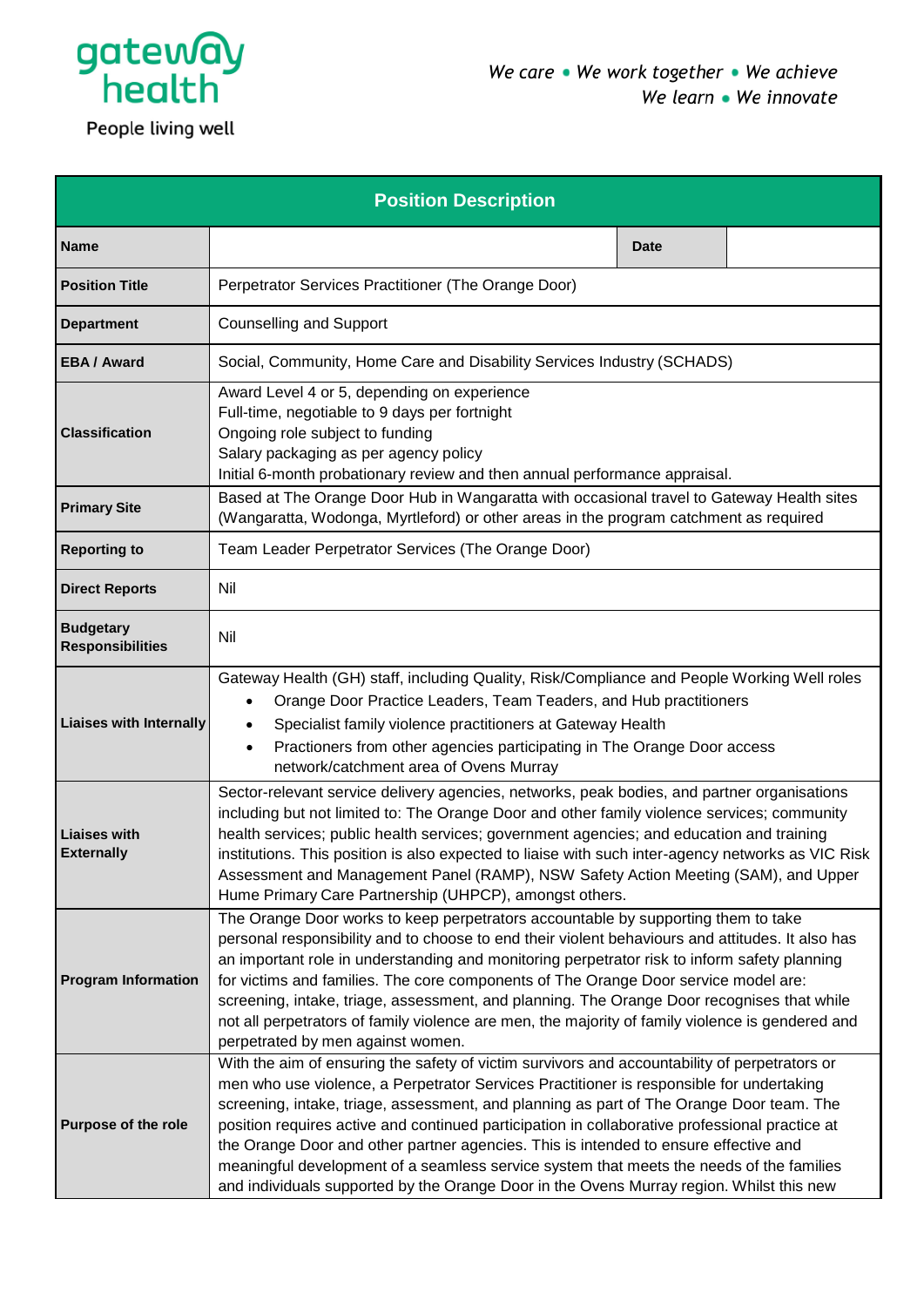

|                      | position will be based at The Orange Door, it will remain connected and integrated with<br>Gateway Health in general, and specifically the Counselling and Support program.                                                                                                                                                                                                                                                                                                                                                                                                                                                                                                                                   |                                                                                                                                                                                                                                                                                                                   |  |  |
|----------------------|---------------------------------------------------------------------------------------------------------------------------------------------------------------------------------------------------------------------------------------------------------------------------------------------------------------------------------------------------------------------------------------------------------------------------------------------------------------------------------------------------------------------------------------------------------------------------------------------------------------------------------------------------------------------------------------------------------------|-------------------------------------------------------------------------------------------------------------------------------------------------------------------------------------------------------------------------------------------------------------------------------------------------------------------|--|--|
|                      | Gateway Health is a not-for-profit Company limited by guarantee and a registered Community<br>Health Service under the Health Services Act 1988 (Vic).                                                                                                                                                                                                                                                                                                                                                                                                                                                                                                                                                        |                                                                                                                                                                                                                                                                                                                   |  |  |
| <b>About Gateway</b> | Vision:                                                                                                                                                                                                                                                                                                                                                                                                                                                                                                                                                                                                                                                                                                       | People Living Well                                                                                                                                                                                                                                                                                                |  |  |
|                      | Our<br><b>Purpose:</b>                                                                                                                                                                                                                                                                                                                                                                                                                                                                                                                                                                                                                                                                                        | To provide care and services that connect the community and strengthed individual<br>and population health and wellbeing                                                                                                                                                                                          |  |  |
|                      | <b>Our Values:</b>                                                                                                                                                                                                                                                                                                                                                                                                                                                                                                                                                                                                                                                                                            | Values reflect the way we interact, connect and work with every client, with partners,<br>with volunteers and with one another. Principles shape the way we plan and design<br>our services and business systems. Together they underpin organisational culture,<br>strategy and the way we deliver our services. |  |  |
|                      |                                                                                                                                                                                                                                                                                                                                                                                                                                                                                                                                                                                                                                                                                                               | We CARE – We ACHIEVE – We LEARN – We WORK TOGETHER – We INNOVATE                                                                                                                                                                                                                                                  |  |  |
|                      | Our<br><b>Principles:</b>                                                                                                                                                                                                                                                                                                                                                                                                                                                                                                                                                                                                                                                                                     | We advocate for fair and equitable access to health care and wellbeing services for<br>all.                                                                                                                                                                                                                       |  |  |
|                      |                                                                                                                                                                                                                                                                                                                                                                                                                                                                                                                                                                                                                                                                                                               | We respect the strength of individuals and the community, and their capacity to<br>recover from adversity.                                                                                                                                                                                                        |  |  |
|                      |                                                                                                                                                                                                                                                                                                                                                                                                                                                                                                                                                                                                                                                                                                               | We recognize the importance of adaptability and responsiveness to enable us to<br>deliver on our commitment to the community.                                                                                                                                                                                     |  |  |
|                      |                                                                                                                                                                                                                                                                                                                                                                                                                                                                                                                                                                                                                                                                                                               | We actively listen and work alongside the community and each other to design and<br>deliver better solutions.                                                                                                                                                                                                     |  |  |
|                      |                                                                                                                                                                                                                                                                                                                                                                                                                                                                                                                                                                                                                                                                                                               | We believe a learning culture is critical to enhancing the wellbeing of staff, clients and<br>the community.                                                                                                                                                                                                      |  |  |
| <b>Health</b>        |                                                                                                                                                                                                                                                                                                                                                                                                                                                                                                                                                                                                                                                                                                               | We contribute to creation of a connected and integrated health and community<br>care system to achieve the best outcomes for our clients and community.                                                                                                                                                           |  |  |
|                      | Gateway Health strives for an achievement culture that encourages innovation and initiative.<br>We build and foster strengths-based programs that focus on support and recovery. Our staff<br>are our greatest asset.                                                                                                                                                                                                                                                                                                                                                                                                                                                                                         |                                                                                                                                                                                                                                                                                                                   |  |  |
|                      | The organisation employs over 380 staff providing a range of primary health and welfare<br>services across the Ovens Murray region in North East Victoria and parts of Southern New<br>South Wales. Gateway Health serves all people, and is committed to improving individual and<br>population health outcomes. We will do this by providing health care and support to individuals<br>and communities in times of need, and by actively working with our partners to address the<br>social and environmental determinants of health. They are delivered through a mix of centre-<br>based services in Wodonga, Wangaratta and Myrtleford, and outreach services to rural<br>communities across the region. |                                                                                                                                                                                                                                                                                                                   |  |  |
|                      | Gateway Health is committed to creating a workforce that reflects the communities we<br>serve. We believe that a workforce that recognises and celebrates diversity will best meet the<br>health and well-being needs of all people we serve including Aboriginal and Torres Strait<br>Islander peoples; people with a disability; lesbian, gay, bisexual, transgender and gender<br>diverse people; inter sex people; people experiencing health inequalities; and culturally and<br>linguistically diverse people.                                                                                                                                                                                          |                                                                                                                                                                                                                                                                                                                   |  |  |
|                      |                                                                                                                                                                                                                                                                                                                                                                                                                                                                                                                                                                                                                                                                                                               | <b>Review of Position Descriptions:</b><br>This position description will be reviewed annually (July each year), during annual appraisals,<br>when the position becomes vacant or as deemed necessary.                                                                                                            |  |  |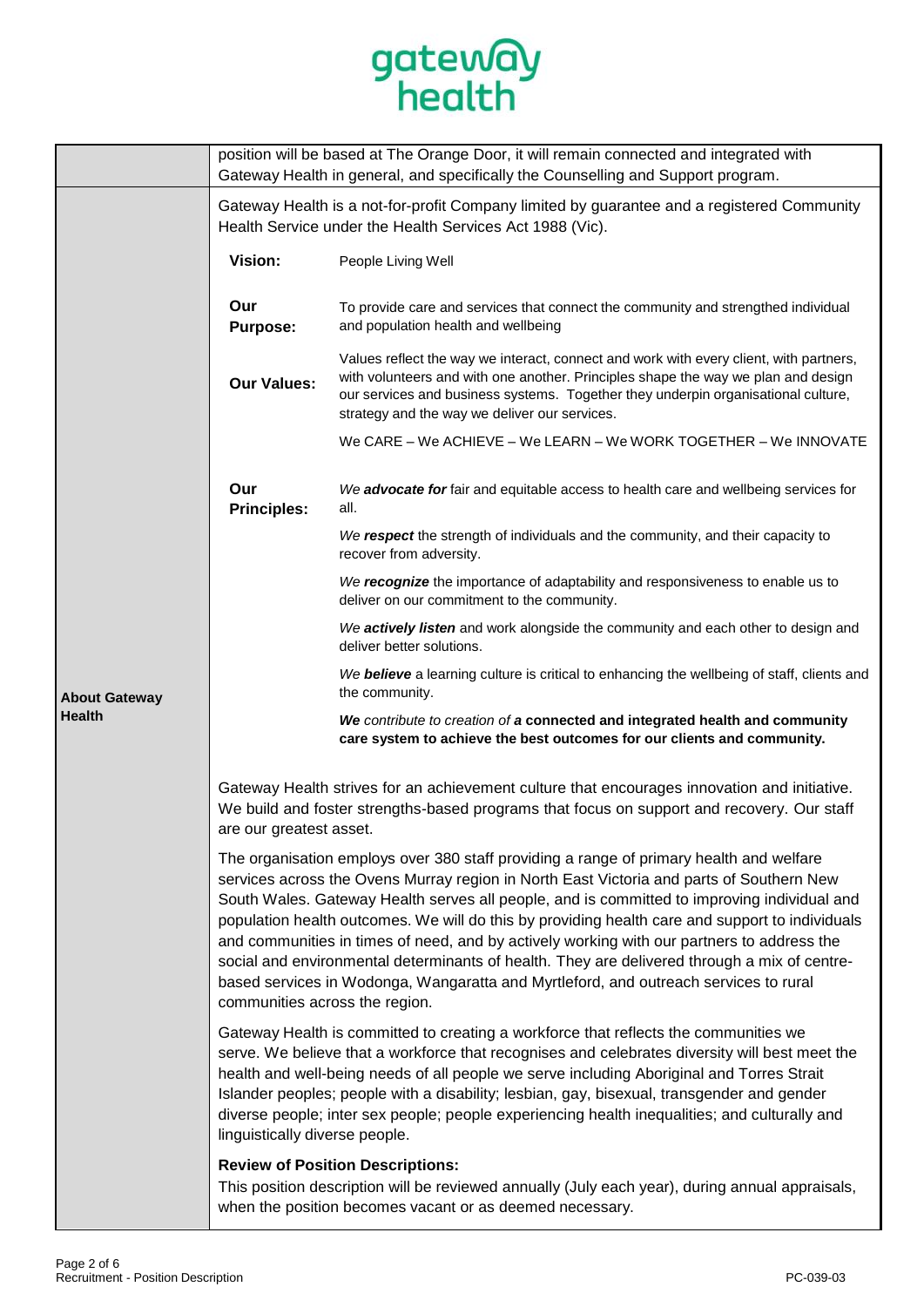| gateway<br>health                                                                                                                                                                                                          |                                                                                                                                                                                                                                                                                                                                                                                                                                                                                                                                                                                                                                                                                                                                                                                                                                                                                                                                                                                                                                                                                                                                                                                                                                                                                                                                                                                                                                                                                                                                                                                                                                                                                                                                                                                                                                                                                                                                                                                                                                                                                                                                                                                                                                                                                                                                                                                                                                                                                                                                                                                                                                                                                                                                                                                                                                                                                                                                                               |  |  |  |
|----------------------------------------------------------------------------------------------------------------------------------------------------------------------------------------------------------------------------|---------------------------------------------------------------------------------------------------------------------------------------------------------------------------------------------------------------------------------------------------------------------------------------------------------------------------------------------------------------------------------------------------------------------------------------------------------------------------------------------------------------------------------------------------------------------------------------------------------------------------------------------------------------------------------------------------------------------------------------------------------------------------------------------------------------------------------------------------------------------------------------------------------------------------------------------------------------------------------------------------------------------------------------------------------------------------------------------------------------------------------------------------------------------------------------------------------------------------------------------------------------------------------------------------------------------------------------------------------------------------------------------------------------------------------------------------------------------------------------------------------------------------------------------------------------------------------------------------------------------------------------------------------------------------------------------------------------------------------------------------------------------------------------------------------------------------------------------------------------------------------------------------------------------------------------------------------------------------------------------------------------------------------------------------------------------------------------------------------------------------------------------------------------------------------------------------------------------------------------------------------------------------------------------------------------------------------------------------------------------------------------------------------------------------------------------------------------------------------------------------------------------------------------------------------------------------------------------------------------------------------------------------------------------------------------------------------------------------------------------------------------------------------------------------------------------------------------------------------------------------------------------------------------------------------------------------------------|--|--|--|
| <b>Code of Conduct</b>                                                                                                                                                                                                     | Employees are expected to, at all times:<br>Adhere to the Gateway Health Code of Conduct including the Child Safe Procedures<br>Maintain a high professional standard and work with integrity<br>٠<br>Develop collaborative working relationships<br>٠<br>Communicate with respect and tolerance<br>٠<br>Maintain a client focus<br>Adopt a Continuous Improvement approach<br>٠<br>Work within legislative and compliance framework.                                                                                                                                                                                                                                                                                                                                                                                                                                                                                                                                                                                                                                                                                                                                                                                                                                                                                                                                                                                                                                                                                                                                                                                                                                                                                                                                                                                                                                                                                                                                                                                                                                                                                                                                                                                                                                                                                                                                                                                                                                                                                                                                                                                                                                                                                                                                                                                                                                                                                                                         |  |  |  |
|                                                                                                                                                                                                                            | <b>Key Responsibilites and Accountabilities</b>                                                                                                                                                                                                                                                                                                                                                                                                                                                                                                                                                                                                                                                                                                                                                                                                                                                                                                                                                                                                                                                                                                                                                                                                                                                                                                                                                                                                                                                                                                                                                                                                                                                                                                                                                                                                                                                                                                                                                                                                                                                                                                                                                                                                                                                                                                                                                                                                                                                                                                                                                                                                                                                                                                                                                                                                                                                                                                               |  |  |  |
| <b>Role Specific</b>                                                                                                                                                                                                       |                                                                                                                                                                                                                                                                                                                                                                                                                                                                                                                                                                                                                                                                                                                                                                                                                                                                                                                                                                                                                                                                                                                                                                                                                                                                                                                                                                                                                                                                                                                                                                                                                                                                                                                                                                                                                                                                                                                                                                                                                                                                                                                                                                                                                                                                                                                                                                                                                                                                                                                                                                                                                                                                                                                                                                                                                                                                                                                                                               |  |  |  |
| $\bullet$<br>$\circ$<br>$\circ$<br>$\circ$<br>$\circ$<br>$\circ$<br>$\circ$<br>$\bullet$<br>$\bullet$<br>$\bullet$<br>$\bullet$<br>$\bullet$<br>$\bullet$<br>$\bullet$<br>$\bullet$<br>$\bullet$<br>$\bullet$<br>$\bullet$ | Role model high standards of professional practice and conduct in client service delivery, working in<br>partnership with colleagues and agencies.<br>Deliver effective and ethical clinical practice, including the efficient management of a caseload.<br>Receive and process all referrals to The Orange Door through:<br>Screening and triage, assessment, crisis responses, service planning, targeted interventions, allocation<br>and coordinated referrals<br>Providing information and advice about service options and pathways<br>Advocating for clients and service access<br>Navigating the service system for clients<br>Identifying when an information request may be required and refer to the Advanced Family Violence<br>Practice Leader/s<br>Providing a clear description of the services provided by The Orange Door, and provide timely and up<br>to date information, in response to phone, email and face to face enquiries<br>Recommending brokerage when appropriate<br>Liaise with The Orange Door Practice Leaders to support risk assessment and planning including with the:<br>Aboriginal Services Practice Leader, Advanced Family Violence Practice Leader, Advanced Practice Leader<br>Men's Family Violence, Integrated Practice Leader and Senior Child Protection Practitioner.<br>Align family violence risk assessment and management practice with the MARAM Framework.<br>Liaise with professionals at Gateway Health and other agencies beyond The Orange Door, including for<br>purposes of ongoing risk management as required by the MARAM Framework and relevant legislation<br>Provide mentoring and support to The Orange Door team members, as appropriate<br>Share integrated approaches, learnings, and contributing to professional development at The Orange Door,<br>at Gateway Health, and with partners.<br>Respond effectively to clients from Aboriginal communities, diverse communities and at-risk age groups to<br>ensure an inclusive and responsive approach.<br>Complete high-quality clinical notes onto designated service databases within agreed time frames and in<br>accordance with GH and relevant professional body policies and procedures.<br>Complete all program specific administrative tasks within the required time frames.<br>Accomplish the relevant Funding and Service Agreement Targets to ensure Clients are exited from the<br>program appropriately and in a timely manner.<br>Participate in and facilitate regular performance reviews and appraisals<br>Competently use all relevant organisational (both Orange Door and Gateway Health) databases - including<br>but not limited to VHIMS, RelianSys, and clinical software.<br>Demonstrate evidence-based and reflective practice in line with professional and funding requirements.<br>Actively participate in professional development and specific clinical supervision.<br>Complete mandatory training. |  |  |  |
| $\bullet$                                                                                                                                                                                                                  | Undertake other tasks and projects with due care, skill, and discretion as directed by the Hub Manager of<br>The Orange Door and/or the Program Manager Counselling and Support.                                                                                                                                                                                                                                                                                                                                                                                                                                                                                                                                                                                                                                                                                                                                                                                                                                                                                                                                                                                                                                                                                                                                                                                                                                                                                                                                                                                                                                                                                                                                                                                                                                                                                                                                                                                                                                                                                                                                                                                                                                                                                                                                                                                                                                                                                                                                                                                                                                                                                                                                                                                                                                                                                                                                                                              |  |  |  |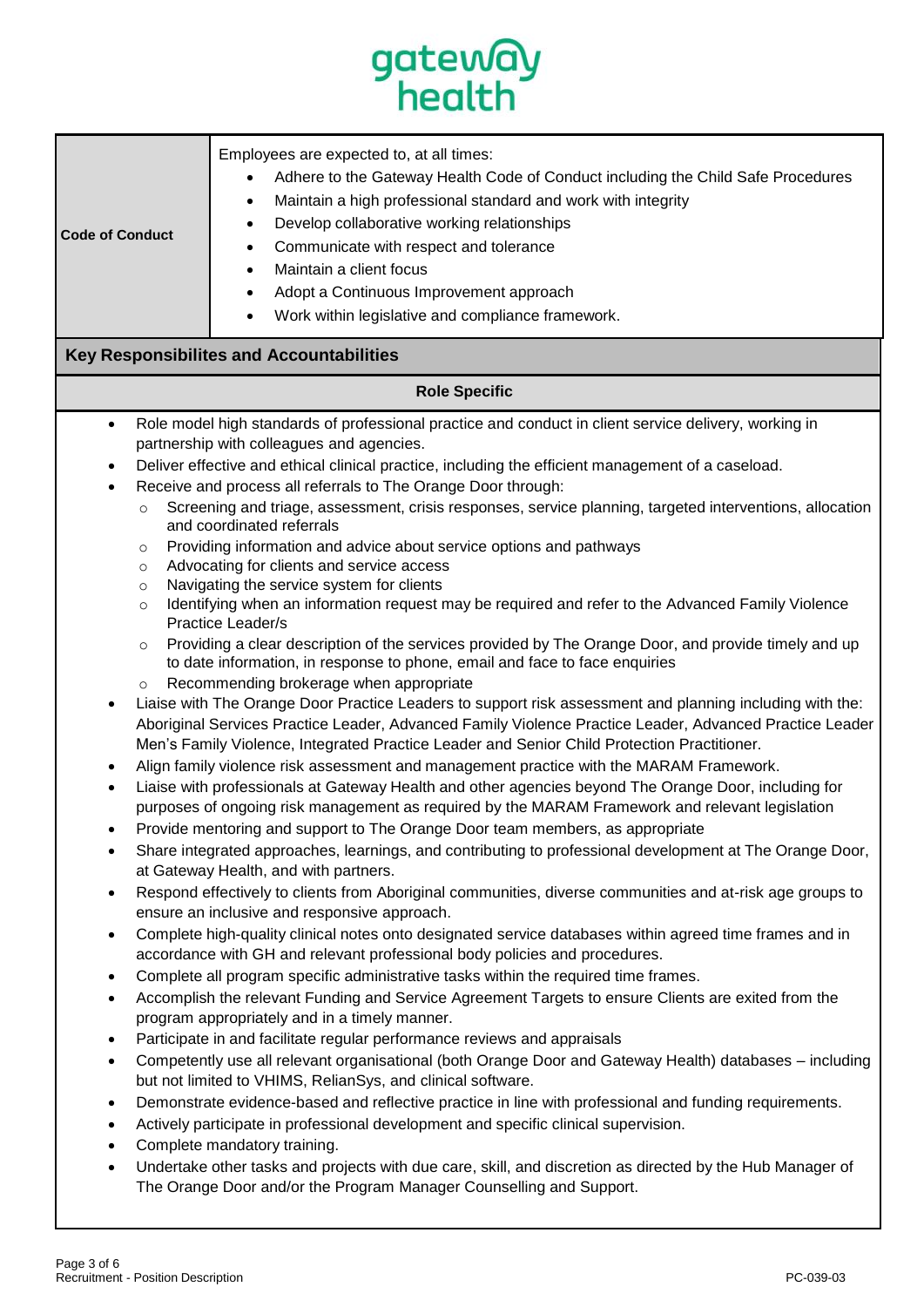# gatewa health

## **Financial Management**

## • Comply with minimal funding requirements

# **People**

- Develop and maintain professional relationships with internal and external stakeholders.
- Contribute to productive and positive team meetings.
- Willingness to engage in a flexible work model that may require significant out of hours work and travel.
- Positively contribute to the culture and spirit of the Orange Door / Counselling and Support team, work environment and to Gateway Health.
- Your behaviour is congruent with organisational values, behaviours and goals.
- Contribute to the development of procedures and systems within this program.
- Positively embrace and adopt change as it occurs.

#### **Technical Skills / Knowledge / Experience**

• Complete annual renewal of registration to practice (as required).

#### **Generic Organisational Responsibilities**

- As outlined in the Code of Conduct ensure all interactions are undertaken in accordance with the behaviours set
- Maintain privacy and confidentiality at all times
- Ensure an understanding of individual responsibility for safety, quality and risk and adhere to all relevant legislation, regulations and organisational policies, procedures and guidelines.
- Working within the Risk Management Framework, identify, report and manage risks and ensure actions are taken to prevent and minimise harm to yourself, your colleagues, consumers, members of the public and the organisation.
- Actively contribute to qualityassurance initiatives and other program activities to meet all relevant benchmarking and accreditation standards.
- Contribute to organisational quality activites to ensure continual review and improvement.
- Contribute to a safe and welcoming workplace at all times.
- Develop and maintain a personal care plan and attendance in the Gateway Health Clinical Supervision or Line Management Meetings
- Protect the rights, safety and wellbeing of children and provide a child safe environment.
- To continually develop both personally and professional to meet the changing needs of your position, career and organisation.

# **Inherent Requirements**

Gateway Health has a duty of care to all staff. The purpose of this section is to ensure that you fully understand and are able to perform the inherent requirements of the position (with reasonable adjustments if required) and that you are not placed in an environment or given tasks that would result in risks to your safety or the safety of others. The position may require the following tasks among other things:

- Manual handling (pushing, pulling, lifting, holding, carrying)
- Sitting, standing, bending, reaching
- Computer work, data entry
- Operating equipment
- Use of personal protective equipment
- General waste handling
- **Driving motor vehicles**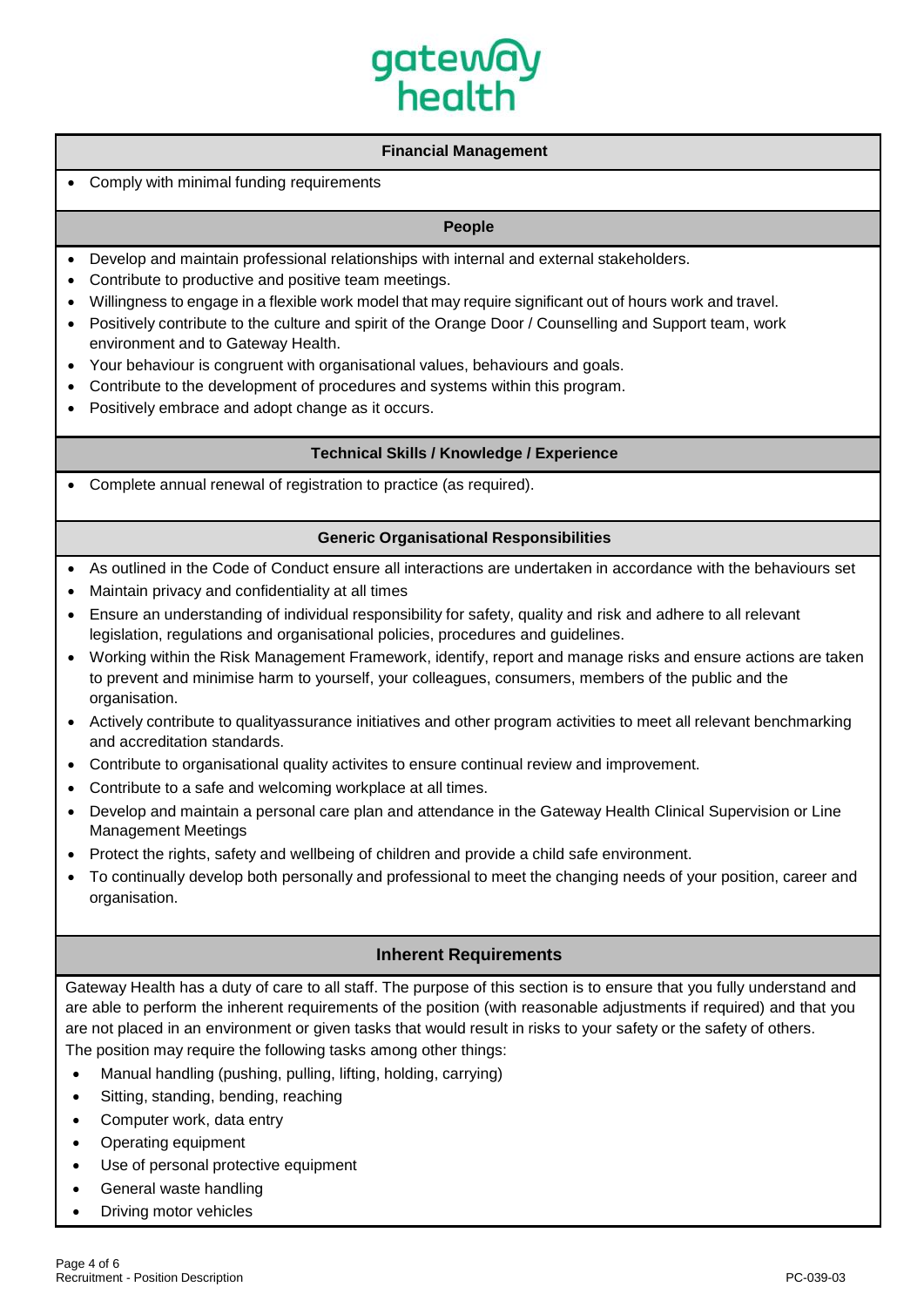

- Dealing with anxious or upset staff, consumers or members of the public
- Work at and travel to other locations will be required

# **Key Selection Criteria**

*Applicants MUST address the Selection Criteria below when completing an employment application*

# **Essential**

- **1.** Tertiary qualifications in Counselling, Social Work, Health Sciences, Psychology, Behavioural and Social Sciences or relevant equivalent studies and extensive experience in counselling, welfare or health fields
- **2.** Demonstrated understanding of relevant frameworks and theories useful for working with men who have committed family violence, including awareness of perpetrators' tactics
- **3.** Demonstrated capacity to effectively function in a multidisciplinary team, ideally including cross-sector initiatives and partnerships with a wide range of professional organisations and stakeholders
- **4.** Highly developed skills in report writing, record keeping, and other computer skills, including use of teleconferencing applications such as Zoom, Skype, Microsoft Teams, Healthdirect, and Coviu
- **5.** Excellent skills in engaging and working with teams to develop cohesive, strengths-based and supportive working environments

## **Desirable**

- **6.** Knowledge and understanding of Men's Behaviour Change programs and/or similar behavioural change programs
- **7.** Prior experience in family violence or related programs/services would be an advantage
- **8.** Experience in applying different clinical procedures, tools, workflows, standards, and models of care relevant to case management practice or other healthcare settings
- **9.** Verbal and written proficiency in language/s other than English

## I acknowledge:

- That l will recognise and celebrate diversity, and will best meet the health and well-being needs of all people we serve including Aboriginal and Torres Strait Islander peoples; people with a disability; lesbian, gay, bisexual, transgender and gender diverse people; inter sex people; people experiencing health inequalities; and culturally and linguistically diverse people.
- That I will observe child safe principles and expectations for appropriate behaviour toward and in the company of children.
- That Gateway Health is an equal opportunity employer and has a smoke free workplace policy.
- That Gateway Health has a zero tolerance of child abuse and family violence, all allegations and safety concerns will be treated very seriously. For more information refer to Gateways Health's Child Safety Standards procedure and family Violence Policy.
- That I have read and fully understand the Position Description and Inherent Requirements of the position
- I agree that I have the physical and psychological ability to fulfil the inherent requirements of the position, and accept my role in fulfilling the responsibilities, activities, duties and generic position requirements.
- I understand that the information provided is a general outline and may not encompass every aspect of the position. This is not intended to be an exhaustive list of all responsibilities, duties and skills required.
- Gateway Health may alter the duties of this position description if and when the need arises. Any such changes will be made in consultation with the affected staff member(s).
- I understand that this is separate to the Employment Agreement that I will sign, outlining the terms and conditions of my employment.